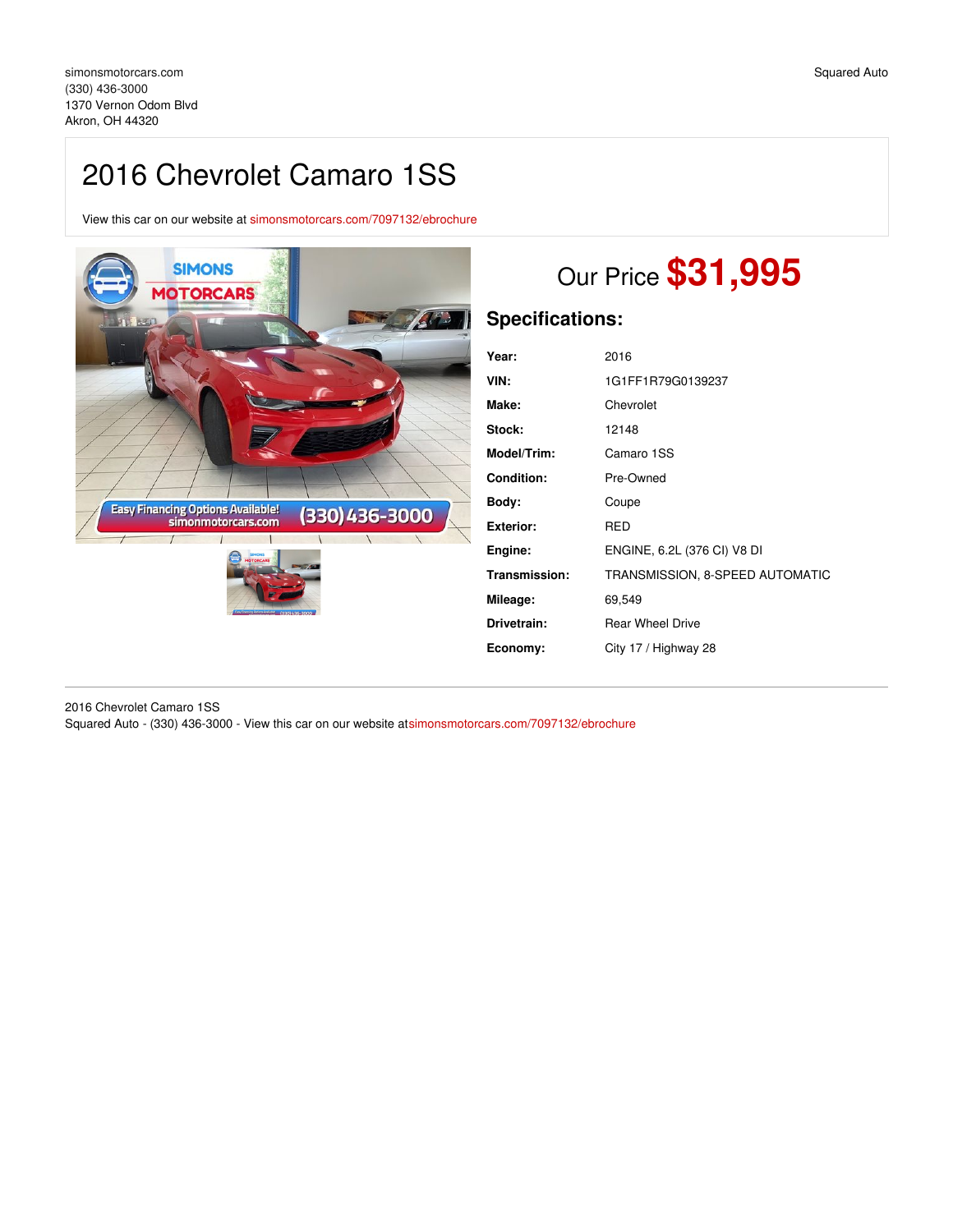

2016 Chevrolet Camaro 1SS

Squared Auto - (330) 436-3000 - View this car on our website a[tsimonsmotorcars.com/7097132/ebrochure](https://simonsmotorcars.com/vehicle/7097132/2016-chevrolet-camaro-1ss-akron-oh-44320/7097132/ebrochure)

## **Installed Options**

### **Interior**

- Defogger, rear-window, electric- Glovebox, lockable- Cup holders, 2 front
- Lighting, front reading lamps- Shift knob, leather-wrapped
- Air conditioning, single-zone automatic climate control- Trunk release, power
- Visors, driver and front passenger vanity mirrors, covered, illuminated
- Mirror, inside rearview manual day/night, frameless
- Cruise control, electronic with set and resume speed, steering wheel mounted
- Keyless Access with push button start and 2 remote transmitters that enable automatic
- door unlock and open by touching door switch
- Door locks, power programmable with lockout protection
- Windows, power with driver and passenger Express-Down/Up- Compass display
- Driver Information Center, enhanced, 8" diagonal multi-color re-configurable display
- Speedometer, miles/kilometers- Steering column, manual rake and telescopic
- Steering wheel, leather-wrapped, flat-bottom- Dead pedal, driver
- Power outlet, 1 located on center console- Floor mats, carpeted front- Seat, rear, folding
- Seat adjuster, front passenger, 6-way power- Seat adjuster, driver, 8-way power
- Seats, front Sport bucket SS models have "SS" badge on front seatbacks.

#### **Exterior**

- Wheels, 20" x 8.5" (50.8 cm x 21.6 cm) front and 20" x 9.5" (50.8 cm x 24.1 cm) rear bright 5-spoke Silver-painted aluminum
- Tires, 245/40ZR20 front and 275/35ZR20 rear, blackwall, summer-only, run-flat (Do not use summer only tires in winter conditions, as it would adversely affect vehicle safety, performance and durability. Use only GM-approved tire and wheel combinations. Unapproved combinations may change the vehicle's performance characteristics. For important tire and wheel information, see your dealer for a copy of the vehicle's owner's manual.)
- Spoiler, rear, stanchion (Replaced with (D80) decklid-mounted lip spoiler when (5ZU) Blade spoiler, LPO is ordered.)
- Headlamps, high intensity discharge with automatic exterior lamp control
- Mirrors, outside power-adjustable, body-color